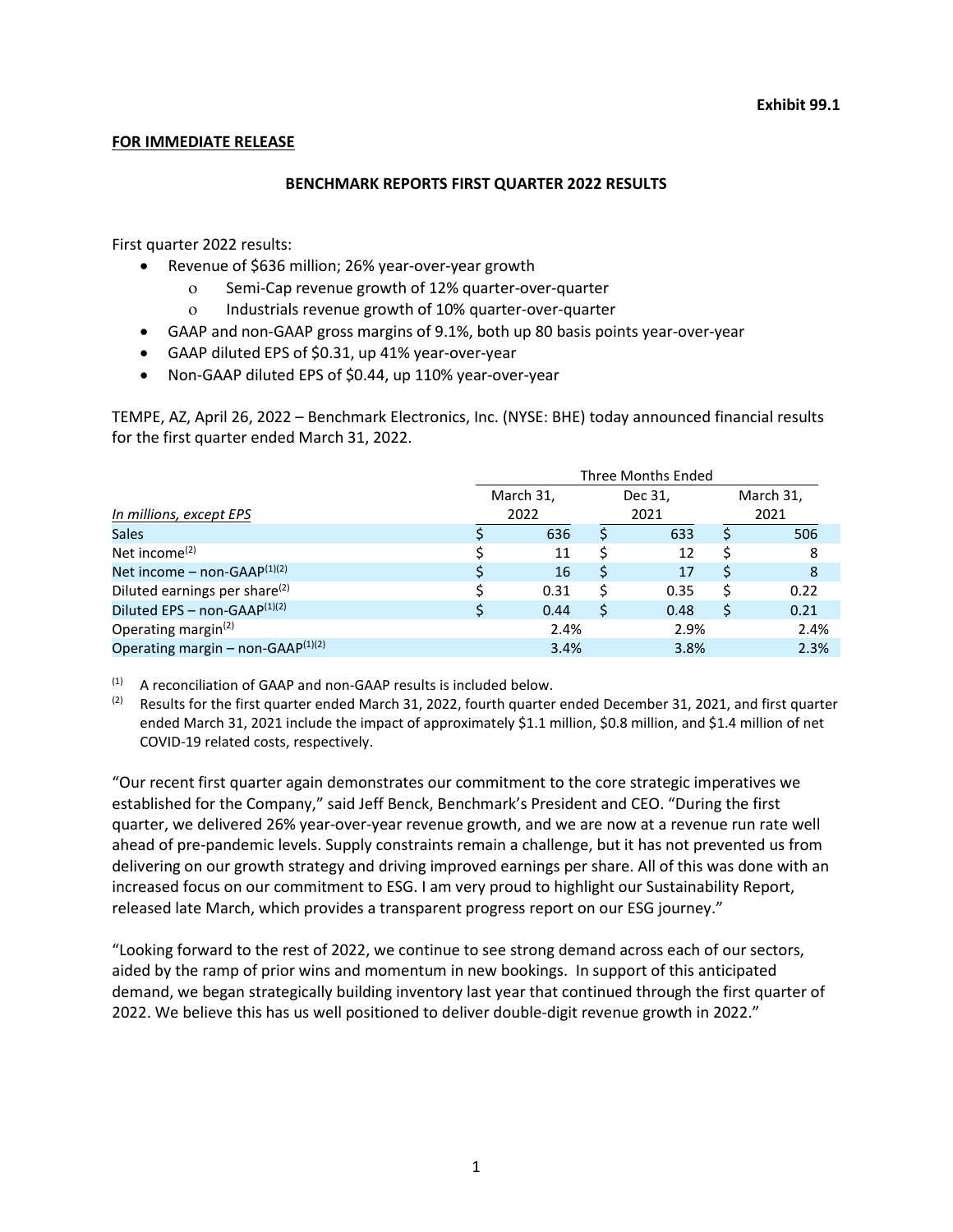## **Cash Conversion Cycle**

|                                      | Mar 31, | Dec 31, | Mar 31, |
|--------------------------------------|---------|---------|---------|
|                                      | 2022    | 2021    | 2021    |
| Accounts receivable days             | 54      | 51      | 49      |
| Contract asset days                  | 24      | 22      | 26      |
| Inventory days                       | 95      | 82      | 69      |
| Accounts payable days                | (71)    | (67)    | (64)    |
| Advance payments from customers days | (20)    | (19)    | (15)    |
| Cash Conversion Cycle days           | 82      | 69      | 65      |

### **First Quarter 2022 Industry Sector Update**

Revenue and percentage of sales by industry sector (in millions) was as follows.

| <b>Higher-Value Markets</b> | Mar 31,<br>2022 |      |    | Dec 31,<br>2021 |      |    | Mar 31,<br>2021 |      |
|-----------------------------|-----------------|------|----|-----------------|------|----|-----------------|------|
| Medical                     | \$<br>117       | 18%  | \$ | 127             | 20%  | \$ | 109             | 21%  |
| Semi-Cap                    | 183             | 29   |    | 163             | 26   |    | 113             | 22   |
| A&D                         | 82              | 13   |    | 95              | 15   |    | 89              | 18   |
| Industrials                 | 137             | 22   |    | 125             | 20   |    | 95              | 19   |
|                             | 519             | 82%  | Š. | 510             | 81%  |    | 406             | 80%  |
|                             | Mar 31,         |      |    | Dec 31,         |      |    | Mar 31,         |      |
| <b>Traditional Markets</b>  | 2022            |      |    | 2021            |      |    | 2021            |      |
| Computing                   | \$<br>55        | 8%   | \$ | 60              | 10%  | \$ | 44              | 9%   |
| Telecommunications          | 62              | 10   |    | 63              | 9    |    | 56              | 11   |
|                             | 117             | 18%  | Ś. | 123             | 19%  | Ś. | 100             | 20%  |
| Total                       | 636             | 100% | Ś  | 633             | 100% |    | 506             | 100% |

Overall, higher-value market revenues were up 28% year-over-year from strength in the Semi-Cap, Industrials, and Medical sectors. Traditional market revenues were up 18% year-over-year from strength in both Computing and Telecommunications sectors.

### **Second Quarter 2022 Guidance**

- Revenue between \$615 \$655 million
- Diluted GAAP earnings per share between \$0.33 \$0.39
- Diluted non-GAAP earnings per share between \$0.39 \$0.45 (excluding restructuring charges and other costs and amortization of intangibles)
- This guidance takes into consideration all known constraints for the quarter and assumes no further significant interruptions to our supply base, operations or customers. Guidance also assumes no material changes to end market conditions due to COVID.

Restructuring charges are expected to range between \$0.8 million and \$1.2 million in the first quarter and the amortization of intangibles is expected to be \$1.6 million in the first quarter.

### **First Quarter 2022 Earnings Conference Call**

The Company will host a conference call to discuss the results today at 5:00 p.m. Eastern Time. The live webcast of the call and accompanying reference materials will be accessible by logging on to the Company's website at www.bench.com. A replay of the broadcast will also be available until Tuesday, May 3, 2022 on the Company's website.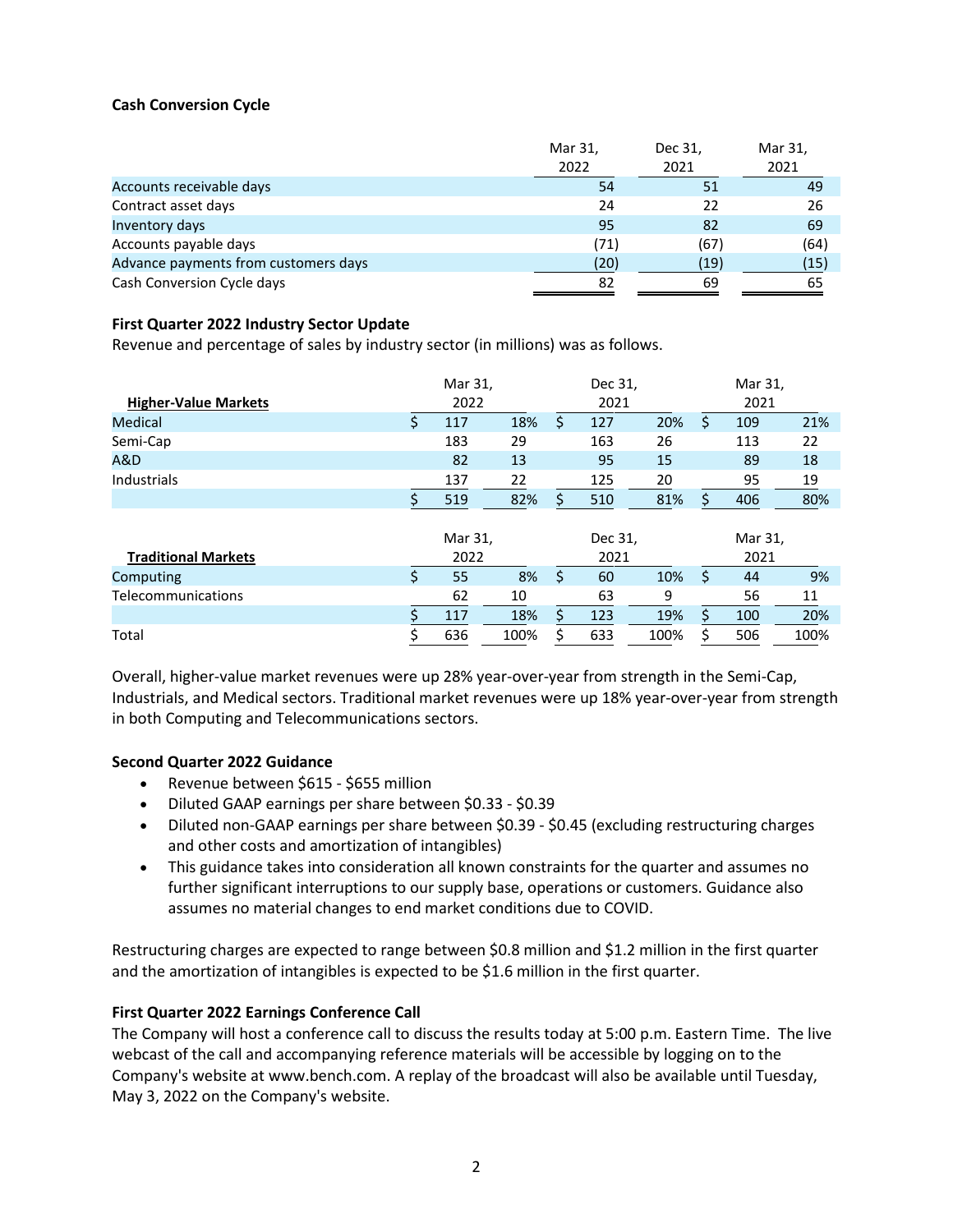#### **About Benchmark Electronics, Inc.**

Benchmark provides comprehensive solutions across the entire product life cycle by leading through its innovative technology and engineering design services, leveraging its optimized global supply chain and delivering world-class manufacturing services in the following industries: commercial aerospace, defense, advanced computing, next generation telecommunications, complex industrials, medical, and semiconductor capital equipment. Benchmark's global operations include facilities in seven countries and its common shares trade on the New York Stock Exchange under the symbol BHE.

#### **For More Information, Please Contact:**

Paul Mansky, Investor Relations and Corporate Development 512-580-2719 or paul.mansky@bench.com

#### **Forward-Looking Statements**

This press release contains forward-looking statements within the meaning of Section 27A of the Securities Act of 1933, as amended and Section 21E of the Securities Exchange Act of 1934, as amended. These forward-looking statements are identified as any statement that does not relate strictly to historical or current facts and may include words such as "anticipate," "believe," "intend," "plan," "project," "forecast," "strategy," "position," "continue," "estimate," "expect," "may," "will," "could," "predict," and similar expressions or the negative or other variations thereof. In particular, statements, express or implied, concerning the estimated financial impact of the COVID-19 pandemic, the company's outlook and guidance for second quarter 2022 results, the company's belief that it is well positioned to deliver double-digit revenue growth in 2022, the company's expectations regarding demand in each of its sectors, the company's anticipated plans and responses to the COVID-19 pandemic, future operating results or margins, the ability to generate sales and income or cash flow, expected revenue mix, the company's business strategy and strategic initiatives, the company's repurchases of shares of its common stock, the company's expectations regarding restructuring charges and amortization of intangibles, and the company's intentions concerning the payment of dividends, among others, are forward-looking statements. Although the company believes these statements are based on and derived from reasonable assumptions, they involve risks, uncertainties and assumptions that are beyond the company's ability to control or predict, relating to operations, markets and the business environment generally, including those discussed under Part I, Item 1A of the company's Annual Report on Form 10-K for the year ended December 31, 2021 and in any of the company's subsequent reports filed with the Securities and Exchange Commission. In particular, these statements also depend on the duration, severity and evolution of the COVID-19 pandemic and related risks, including the emergence and severity of its variants, the availability of vaccines and potential hesitancy to utilize them, government and other third-party responses to the crisis and the consequences for the global economy, the company's business and the businesses of its suppliers and customers. Events relating to or resulting from the COVID-19 pandemic, including the possibility of customer demand fluctuations, supply chain constraints, or the ability to utilize the company's manufacturing facilities at sufficient levels to cover its fixed operating costs, may have resulting impacts on the company's business, financial condition, results of operations, and the company's ability (or inability) to execute on its plans to respond to the COVID-19 pandemic. Should one or more of these risks or uncertainties materialize, or should underlying assumptions prove incorrect, actual outcomes, including the future results of our operations, may vary materially from those indicated. Undue reliance should not be placed on any forward-looking statements. Forward-looking statements are not guarantees of performance. All forward-looking statements included in this document are based upon information available to the company as of the date of this document, and the company assumes no obligation to update.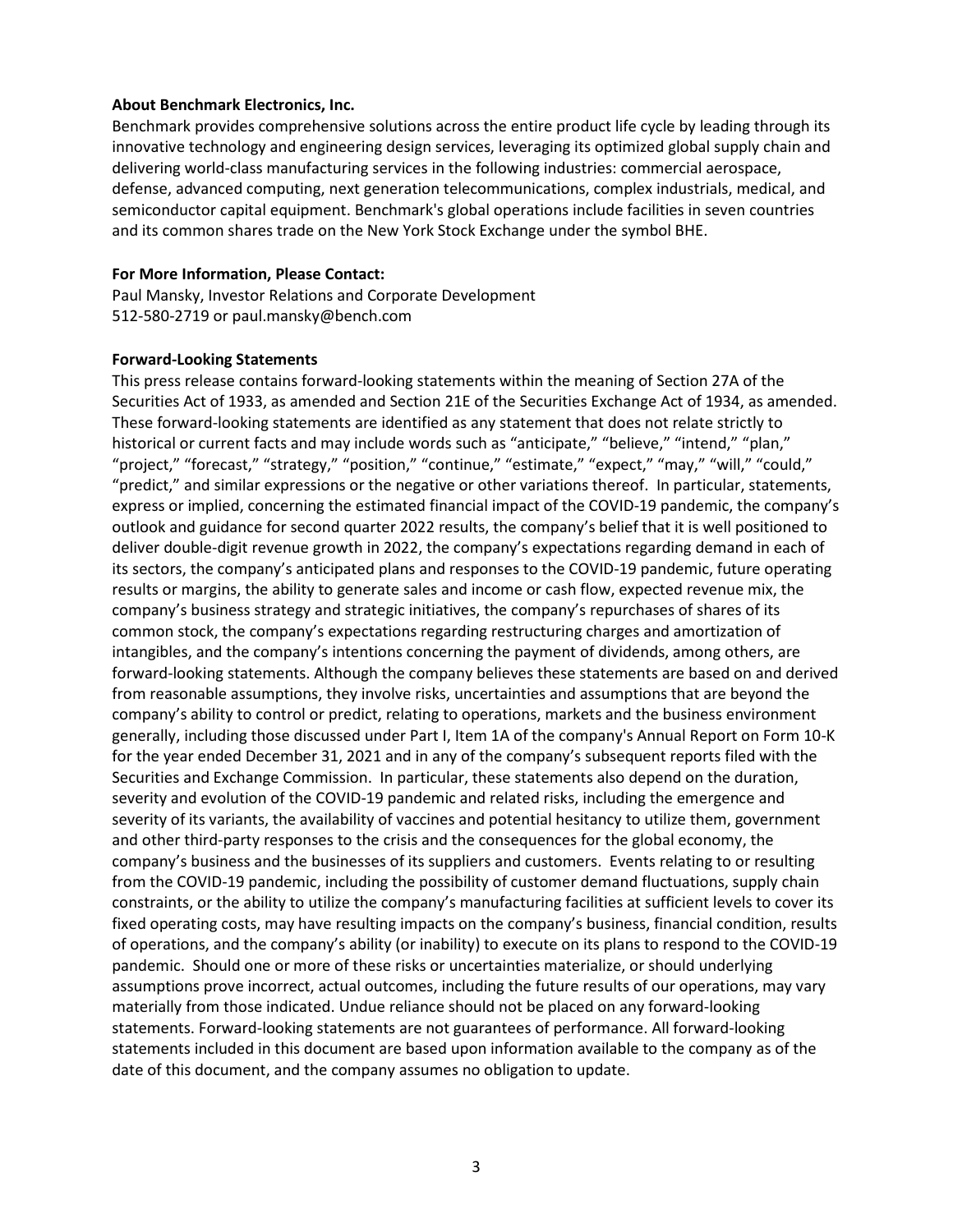#### **Non-GAAP Financial Measures**

Management discloses non-GAAP information to provide investors with additional information to analyze the Company's performance and underlying trends. A detailed reconciliation between GAAP results and results excluding certain items ("non-GAAP") is included in the following tables attached to this document. In situations where a non-GAAP reconciliation has not been provided, the Company was unable to provide such a reconciliation without unreasonable effort due to the uncertainty and inherent difficulty predicting the occurrence, the financial impact and the periods in which the non-GAAP adjustments may be recognized. Management uses non-GAAP measures that exclude certain items in order to better assess operating performance and help investors compare results with our previous guidance. This document also references "free cash flow", which the Company defines as cash flow from operations less additions to property, plant and equipment and purchased software. The Company's non-GAAP information is not necessarily comparable to the non-GAAP information used by other companies. Non-GAAP information should not be viewed as a substitute for, or superior to, net income or other data prepared in accordance with GAAP as a measure of the Company's profitability or liquidity. Readers should consider the types of events and transactions for which adjustments have been made.

###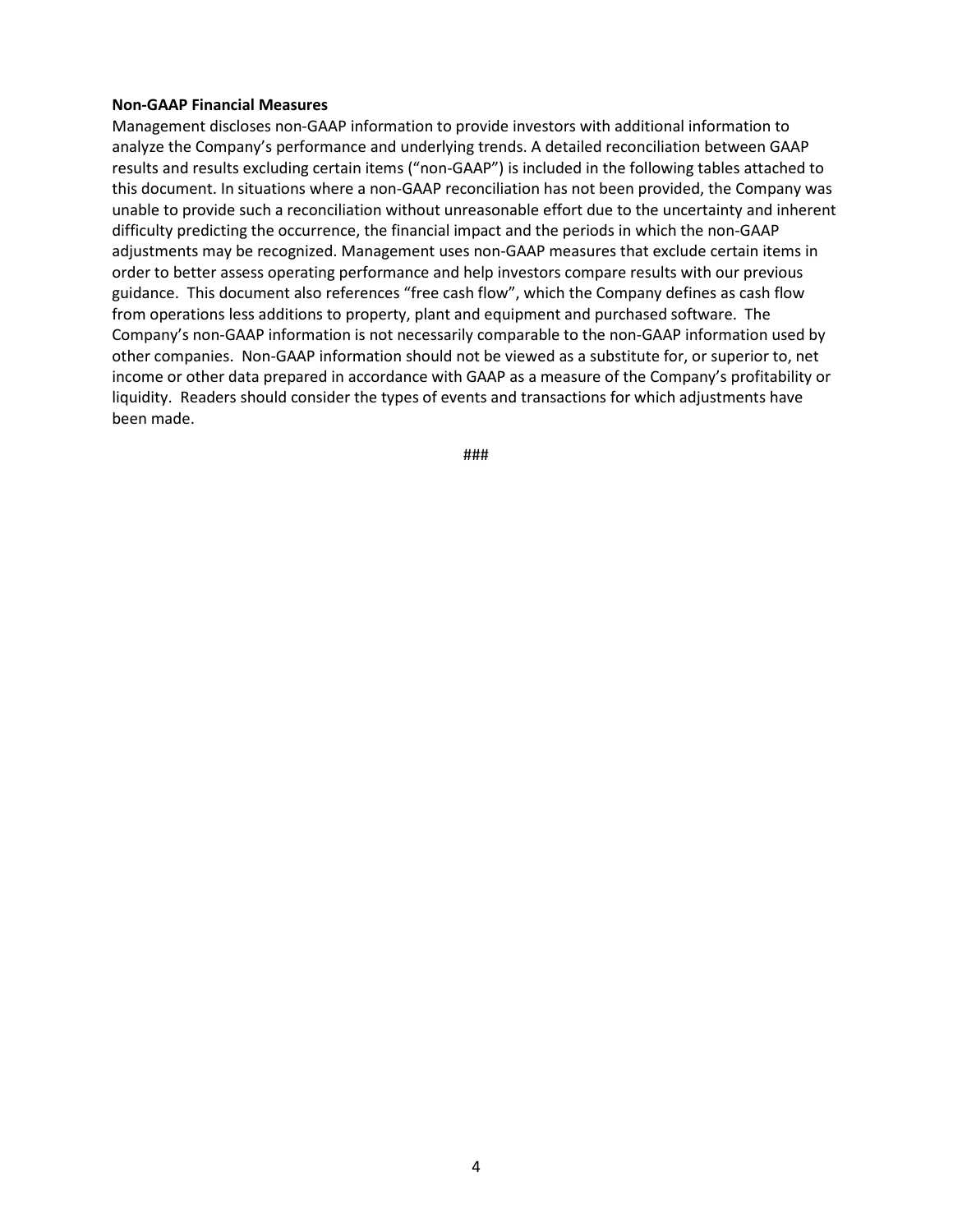## Condensed Consolidated Statements of Income (Amounts in Thousands, Except Per Share Data) (UNAUDITED)

|                                                                    | <b>Three Months Ended</b> |                       |    |          |  |
|--------------------------------------------------------------------|---------------------------|-----------------------|----|----------|--|
|                                                                    | March 31,                 |                       |    |          |  |
|                                                                    |                           | 2022                  |    | 2021     |  |
| <b>Sales</b>                                                       | $\mathsf{\hat{S}}$        | 636,083 \$            |    | 505,721  |  |
| Cost of sales                                                      |                           | 578,481               |    | 463,494  |  |
| Gross profit                                                       |                           | 57,602                |    | 42,227   |  |
| Selling, general and administrative expenses                       |                           | 36,289                |    | 30,548   |  |
| Amortization of intangible assets                                  |                           | 1,609                 |    | 1,598    |  |
| Restructuring charges and other costs                              |                           | 4,297                 |    | 1,591    |  |
| Ransomware incident related costs (recovery), net                  |                           |                       |    | (3, 444) |  |
| Income from operations                                             |                           | 15,407                |    | 11,934   |  |
| Interest expense                                                   |                           | (1,750)               |    | (2, 149) |  |
| Interest income                                                    |                           | 130                   |    | 165      |  |
| Other income (expense), net                                        |                           | (294)                 |    | (276)    |  |
| Income before income taxes                                         |                           | 13,493                |    | 9,674    |  |
| Income tax expense                                                 |                           | 2,533                 |    | 1,757    |  |
| Net income                                                         | Ś.                        | 10,960                | \$ | 7,917    |  |
| Earnings per share:                                                |                           |                       |    |          |  |
| <b>Basic</b>                                                       | \$                        | 0.31                  | Ŝ. | 0.22     |  |
| <b>Diluted</b>                                                     | \$                        | $0.31 \; \; \text{S}$ |    | 0.22     |  |
| Weighted-average number of shares used in calculating earnings per |                           |                       |    |          |  |
| share:                                                             |                           |                       |    |          |  |
| <b>Basic</b>                                                       |                           | 35,245                |    | 36,250   |  |
| Diluted                                                            |                           | 35,470                |    | 36,711   |  |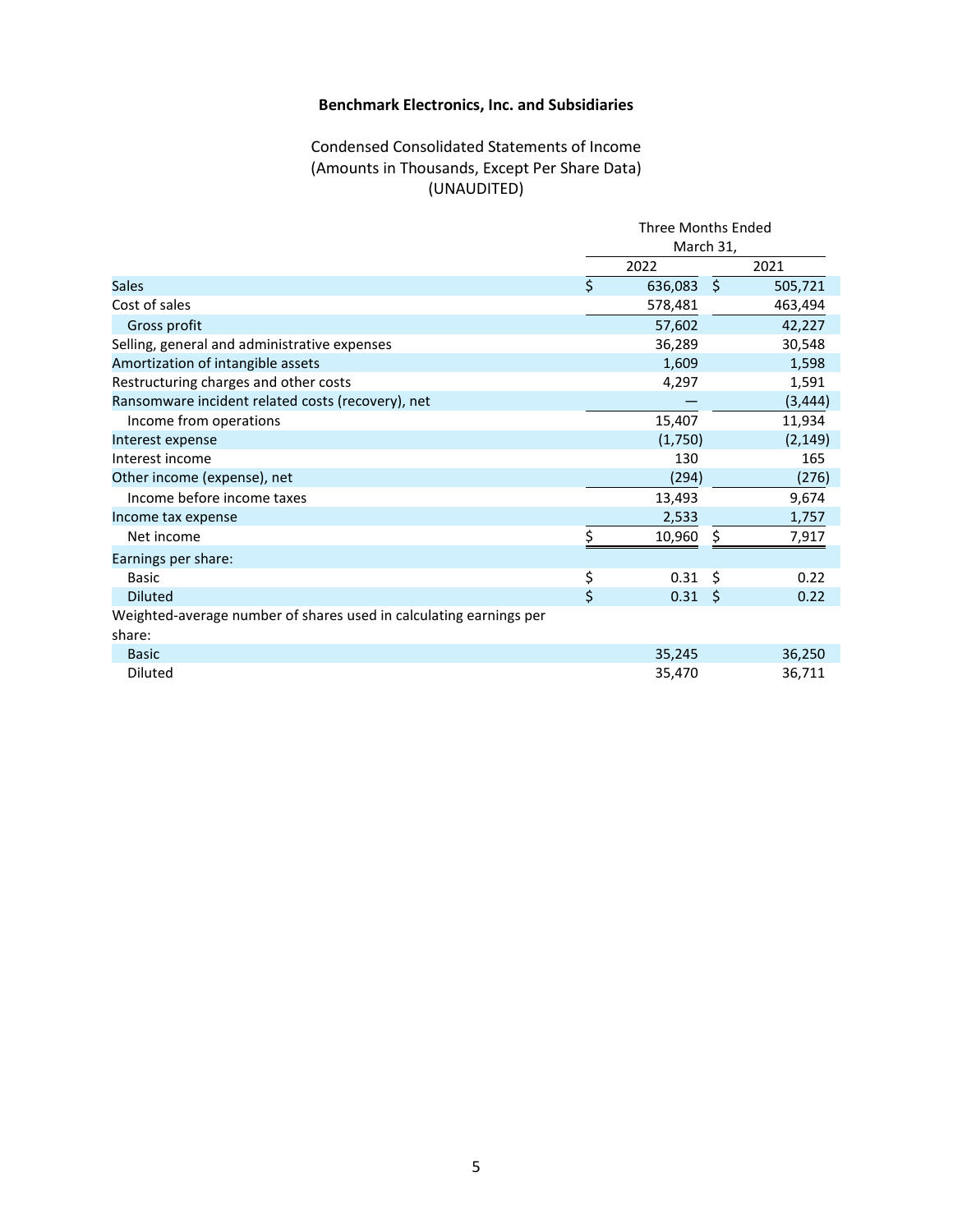## Condensed Consolidated Balance Sheets (UNAUDITED) (in thousands)

|                                                                         |    | March 31,<br>2022 |    | December 31,<br>2021 |
|-------------------------------------------------------------------------|----|-------------------|----|----------------------|
| <b>Assets</b>                                                           |    |                   |    |                      |
| Current assets:                                                         |    |                   |    |                      |
| Cash and cash equivalents                                               | \$ | 244,935           | Ŝ. | 271,749              |
| Accounts receivable, net                                                |    | 381,998           |    | 355,883              |
| Contract assets                                                         |    | 168,675           |    | 155,243              |
| Inventories                                                             |    | 608,347           |    | 523,240              |
| Other current assets                                                    |    | 47,063            |    | 42,029               |
| Total current assets                                                    |    | 1,451,018         |    | 1,348,144            |
| Property, plant and equipment, net                                      |    | 190,526           |    | 186,666              |
| Operating lease right-of-use assets                                     |    | 92,423            |    | 99,158               |
| Goodwill and other, net                                                 |    | 268,589           |    | 269,912              |
| <b>Total assets</b>                                                     | Ś  | 2,002,556         | \$ | 1,903,880            |
|                                                                         |    |                   |    |                      |
| Liabilities and Shareholders' Equity                                    |    |                   |    |                      |
| <b>Current liabilities:</b>                                             |    |                   |    |                      |
| Current installments of long-term debt and finance lease obligations    | \$ | 1.808             | \$ | 985                  |
| Accounts payable                                                        |    | 457,252           |    | 426,555              |
| Advance payments from customers                                         |    | 129,600           |    | 118,124              |
| <b>Accrued liabilities</b>                                              |    | 95,805            |    | 108,718              |
| <b>Total current liabilities</b>                                        |    | 684,465           |    | 654,382              |
| Long-term debt and finance lease obligations, less current installments |    | 201,510           |    | 129,289              |
| Operating lease liabilities                                             |    | 85,024            |    | 90,878               |
| Other long-term liabilities                                             |    | 55,152            |    | 55,529               |
| Shareholders' equity                                                    |    | 976,405           |    | 973,802              |
| Total liabilities and shareholders' equity                              | \$ | 2,002,556         | \$ | 1,903,880            |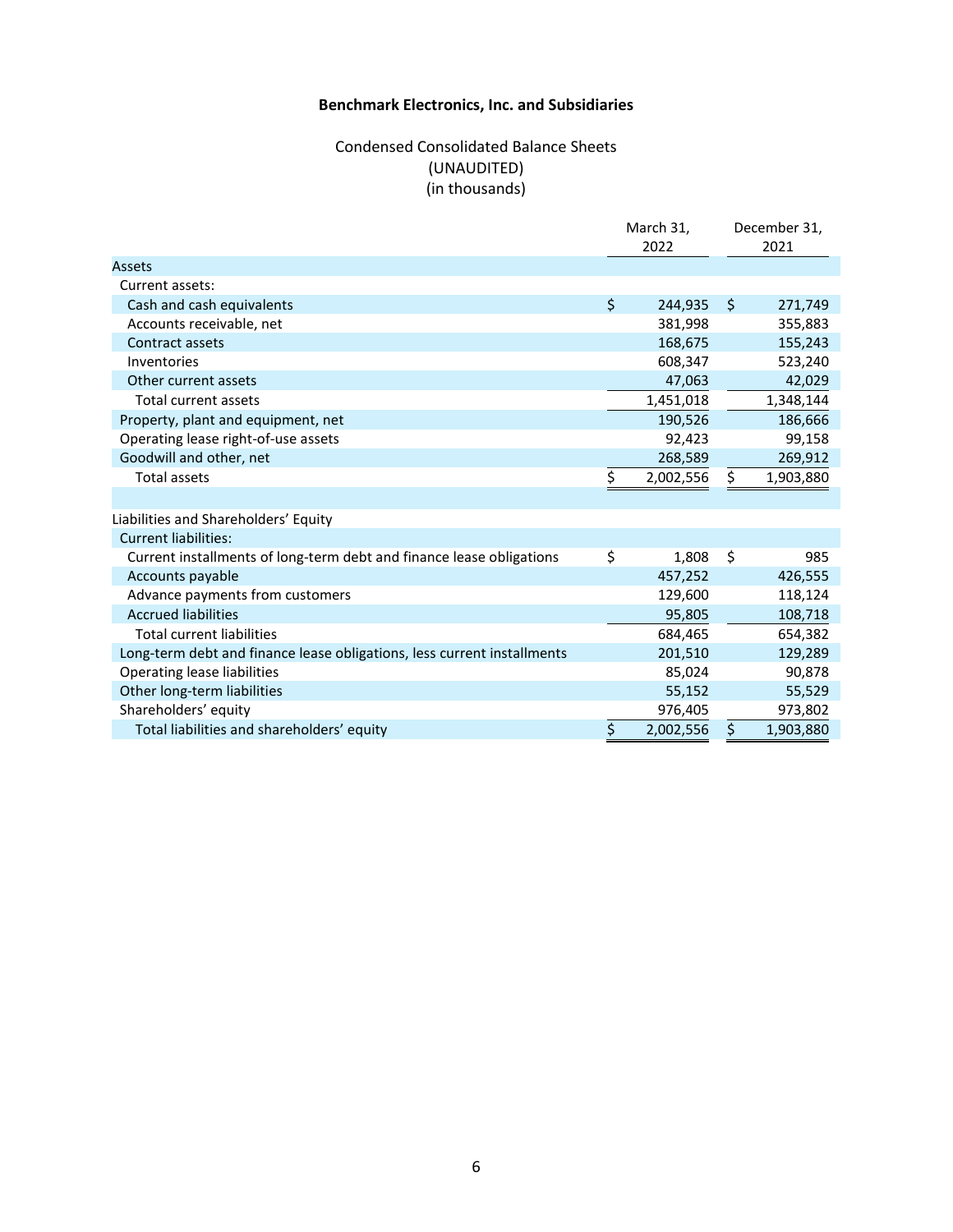## Condensed Consolidated Statement of Cash Flows (in thousands) (UNAUDITED)

|                                                                     | <b>Three Months Ended</b><br>March 31, |           |      |           |  |
|---------------------------------------------------------------------|----------------------------------------|-----------|------|-----------|--|
|                                                                     |                                        |           |      |           |  |
|                                                                     |                                        | 2022      | 2021 |           |  |
| Cash flows from operating activities:                               |                                        |           |      |           |  |
| Net income                                                          | \$                                     | 10,960    | \$   | 7,917     |  |
| Depreciation and amortization                                       |                                        | 10,897    |      | 11,055    |  |
| Stock-based compensation expense                                    |                                        | 4,206     |      | 2,850     |  |
| Accounts receivable, net                                            |                                        | (26, 356) |      | 32,561    |  |
| Contract assets                                                     |                                        | (13, 431) |      | (5, 426)  |  |
| Inventories                                                         |                                        | (85, 751) |      | (28, 700) |  |
| Accounts payable                                                    |                                        | 35,869    |      | 42,439    |  |
| Advance payments from customers                                     |                                        | 34,002    |      | (7, 289)  |  |
| Other changes in working capital and other, net                     |                                        | (38, 421) |      | (18, 794) |  |
| Net cash (used in) provided by operations                           |                                        | (68, 025) |      | 36,613    |  |
| Cash flows from investing activities:                               |                                        |           |      |           |  |
| Additions to property, plant and equipment and software             |                                        | (17, 975) |      | (6, 422)  |  |
| Other investing activities, net                                     |                                        | 1,330     |      | 13        |  |
| Net cash used in investing activities                               |                                        | (16, 645) |      | (6, 409)  |  |
|                                                                     |                                        |           |      |           |  |
| Cash flows from financing activities:                               |                                        |           |      |           |  |
| Share repurchases                                                   |                                        | (5,482)   |      | (13,052)  |  |
| Net debt activity                                                   |                                        | 72,959    |      | (2, 255)  |  |
| Other financing activities, net                                     |                                        | (8, 343)  |      | (8, 453)  |  |
| Net cash provided by (used in) financing activities                 |                                        | 59,134    |      | (23, 760) |  |
|                                                                     |                                        |           |      |           |  |
| Effect of exchange rate changes                                     |                                        | (1, 278)  |      | (2,006)   |  |
| Net (decrease) increase in cash and cash equivalents and restricted |                                        |           |      |           |  |
| cash                                                                |                                        | (26, 814) |      | 4,438     |  |
| Cash and cash equivalents and restricted cash at beginning of year  |                                        | 271,749   |      | 395,990   |  |
| Cash and cash equivalents and restricted cash at end of period      | \$                                     | 244,935   | \$   | 400,428   |  |